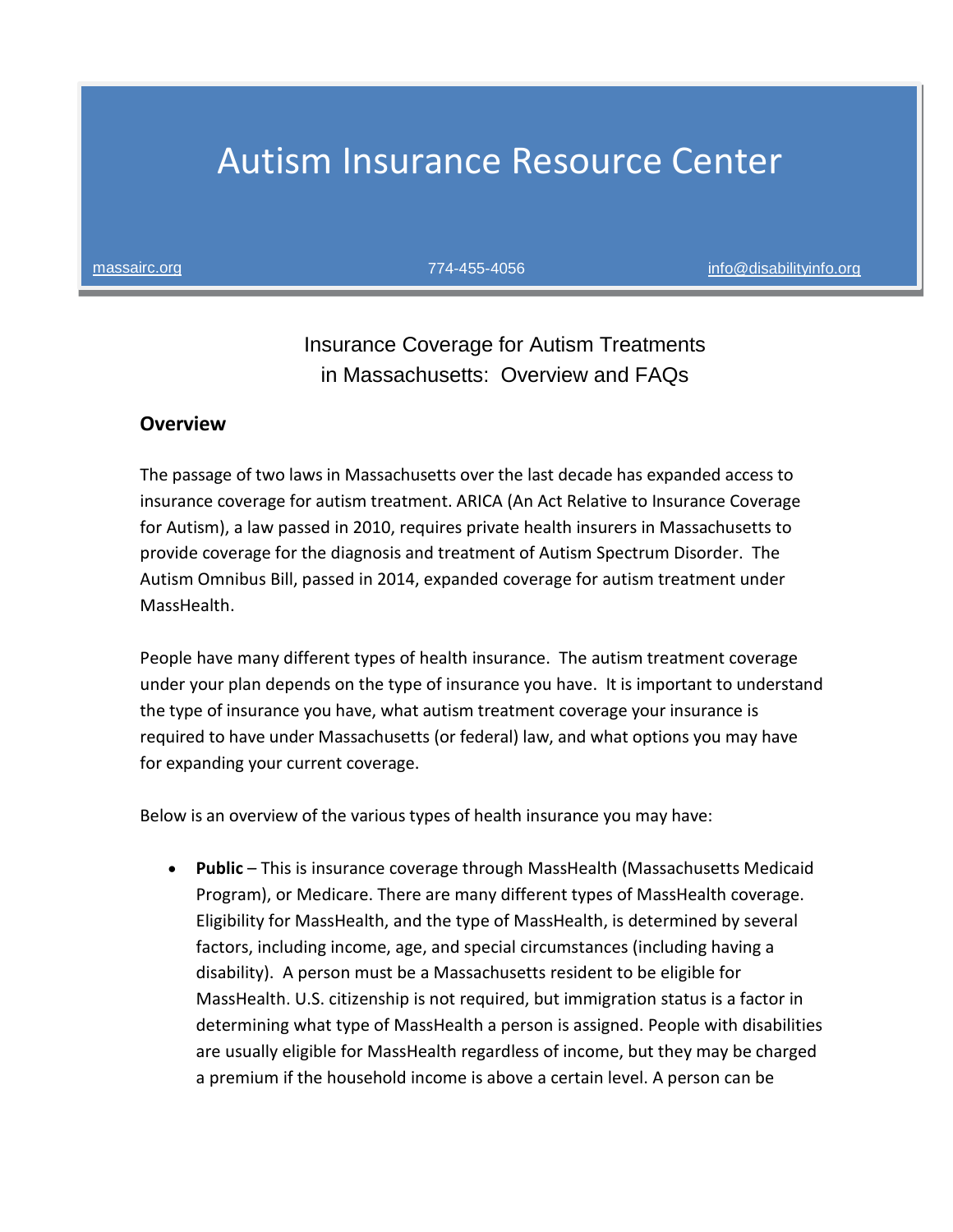eligible for MassHealth, even if they have other insurance.

- **Private** Most private employers offer health insurance to their employees, but there are important differences between the 2 most common types of employersponsored plans:
	- o An employer may purchase health insurance from an insurance company on behalf of its employees. Under this arrangement, the insurance company is directly responsible for covering the health care costs of the employee (and the employee's family, in the case of family coverage). This is referred to as a **"fully funded" plan** (sometimes called a "fully insured" plan). Fully funded plans from Massachusetts insurers are regulated under Massachusetts law and are subject to ARICA.
	- o An employer (usually a large employer) may pay directly for its employees' health care costs, rather than buying policies from an insurance company. This is referred a **"self-funded" plan**. Self-funded plans are subject to federal laws, but not to state laws like ARICA. Although these plans are not required to follow the mandates in ARICA, a majority of them do include some coverage for autism treatments. Employers that set up self-funded plans often hire an insurance company to handle administrative functions (such as claims processing).

Which type of plan you have may not be immediately obvious. For example, employees with fully funded and self-funded plans can have identical looking insurance cards (i.e., a United Healthcare card, with the same co-pays, deductibles, etc.).

- Other types of private plans:
	- o Massachusetts state employees, and some municipal employees, receive their private insurance through the Group Insurance Commission (GIC). All GIC plans are subject to ARICA.
	- o The Massachusetts Health Connector sells many types of plans. Only some of these plans, *Unsubsidized Qualified Health Plans (QHP's*), are subject to ARICA.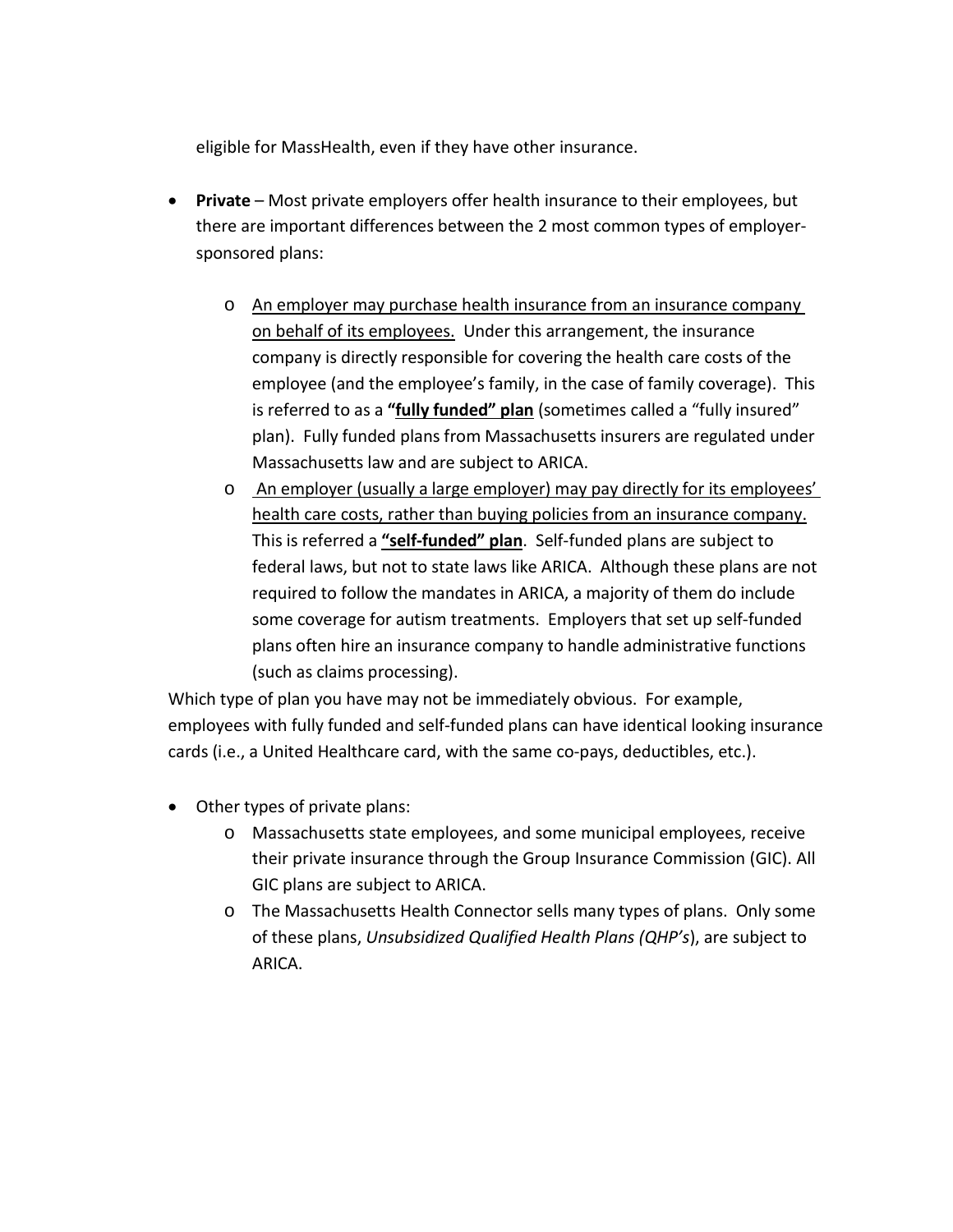| <b>Type of Plan</b>         | Coverage   | Notes:                                |
|-----------------------------|------------|---------------------------------------|
| <b>MassHealth</b>           | <b>YES</b> | ABA is covered under MassHealth       |
|                             |            | Standard, CommonHealth, and Family    |
|                             |            | Assistance. Age limits apply.         |
| <b>Private Fully funded</b> | <b>YES</b> | Out of State plans may have different |
|                             |            | coverage.                             |
| <b>Private Self-funded</b>  | Maybe      | Contact your plan, or your HR         |
|                             |            | Department                            |
| State employees (GIC)       | <b>YES</b> |                                       |
| <b>Connector QHP</b>        | <b>YES</b> |                                       |

#### **Autism Treatment coverage, (including ABA therapy) under different plans**

#### **Where do I start?**

- 1. Determine what type of coverage you have. The Autism Insurance Resource Center's ["Am I Covered"](https://amicovered.disabilityinfo.org/) (https://amicovered.disabilityinfo.org/) is an online tool that can help.
- 2. Make a list of the autism treatments you need. Insurance only covers treatments considered to be "medically necessary." A person with autism may need additional services and supports that are not covered by insurance.
- 3. Figure out if your insurance covers the treatment you need.
- 4. If the treatment is covered, determine what your out-of-pocket costs are (deductibles, co-pays, etc.). These can vary a great deal, from zero out-of-pocket cost, to thousands of dollars. Note that most policies also have an "out of pocket maximum" cost. (Usually about 2x the deductible). Once this cost is met, there are no additional co-pays, etc. for the rest of the year.
- 5. If you have private insurance, and it either doesn't cover the treatments you need or you want assistance with the out-of-pocket costs, you may want to consider applying for MassHealth CommonHealth as secondary insurance.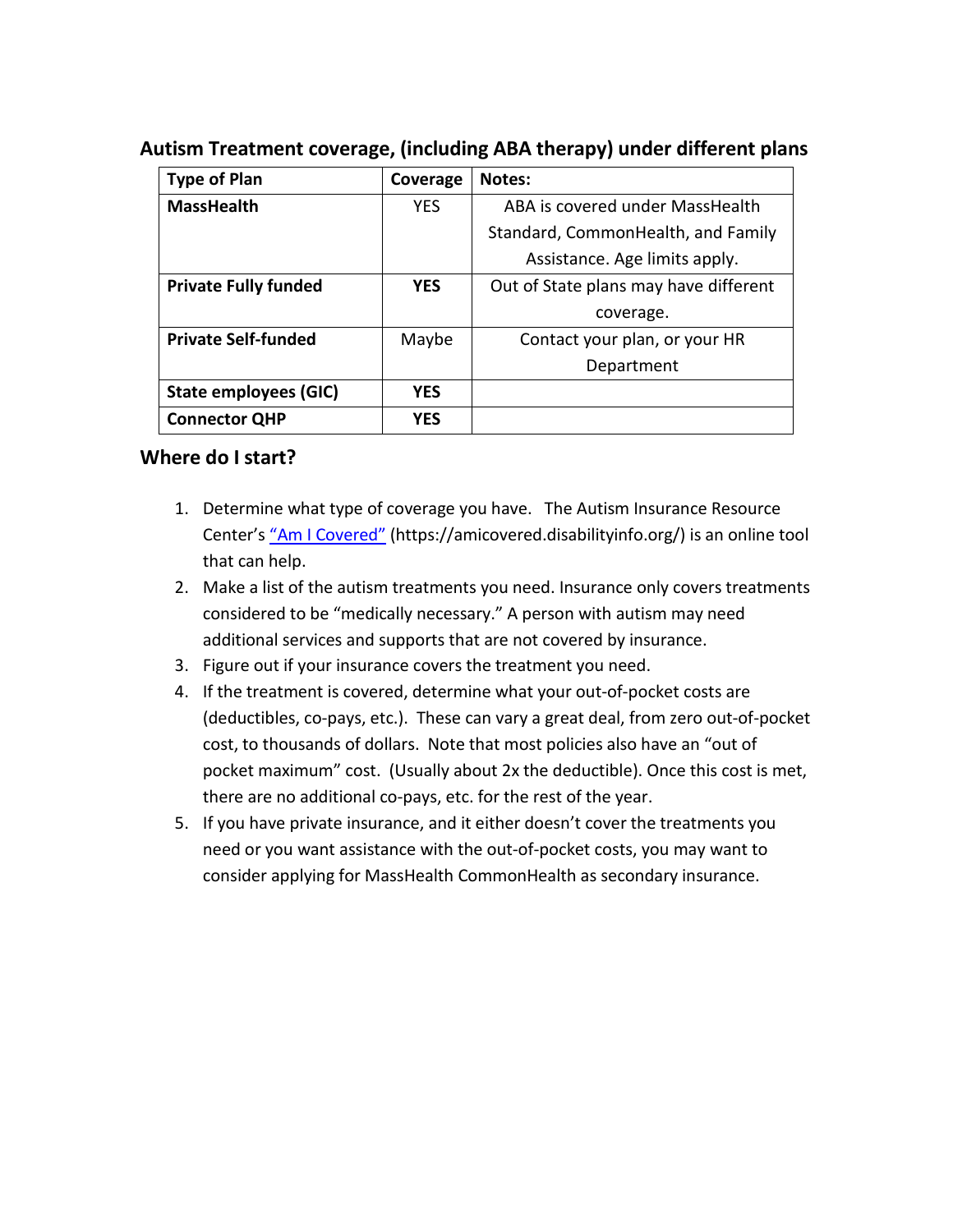## **Frequently Asked Questions**

## **Can a person have both private insurance and MassHealth? If so, which plan will be primary?**

Yes, people can have private insurance and MassHealth. Private insurance will always be primary.

## **My child has private insurance through my employer and MassHealth as a secondary insurance. But my providers have difficulty dealing with the private insurance company. Can I drop this and just keep my child on MassHealth?**

No. MassHealth is always the "payer of last resort." A family CANNOT choose to drop their child from private insurance and rely solely on MassHealth.

## **Can I purchase a policy from the Health Connector that will provide access to ARICA benefits?**

Yes, but it has to be an UNSUBSIDIZED plan (referred to as a "Qualified Health Plan" or "QHP"). Note: Such plans can usually be purchased only during an open enrollment period.

#### **Is MassHealth free for all people with disabilities?**

No. Until the person turns 19, the premium is determined by family income. For those 19 and older, the premium is based on the applicant's income.

#### **Does MassHealth cover ABA the same way ARICA does?**

Yes, except that MassHealth only covers ABA until age 21, whereas ARICA has no age limit.

## **Is a person required to have MassHealth to get ABA co-pays covered under ARICA?** Yes.

#### **Does MassHealth coverage expire?**

No, but MassHealth periodically reviews the eligibility of covered persons. When MassHealth contacts you asking for updated information, it is critical that you respond in order to avoid the termination of MassHealth coverage.